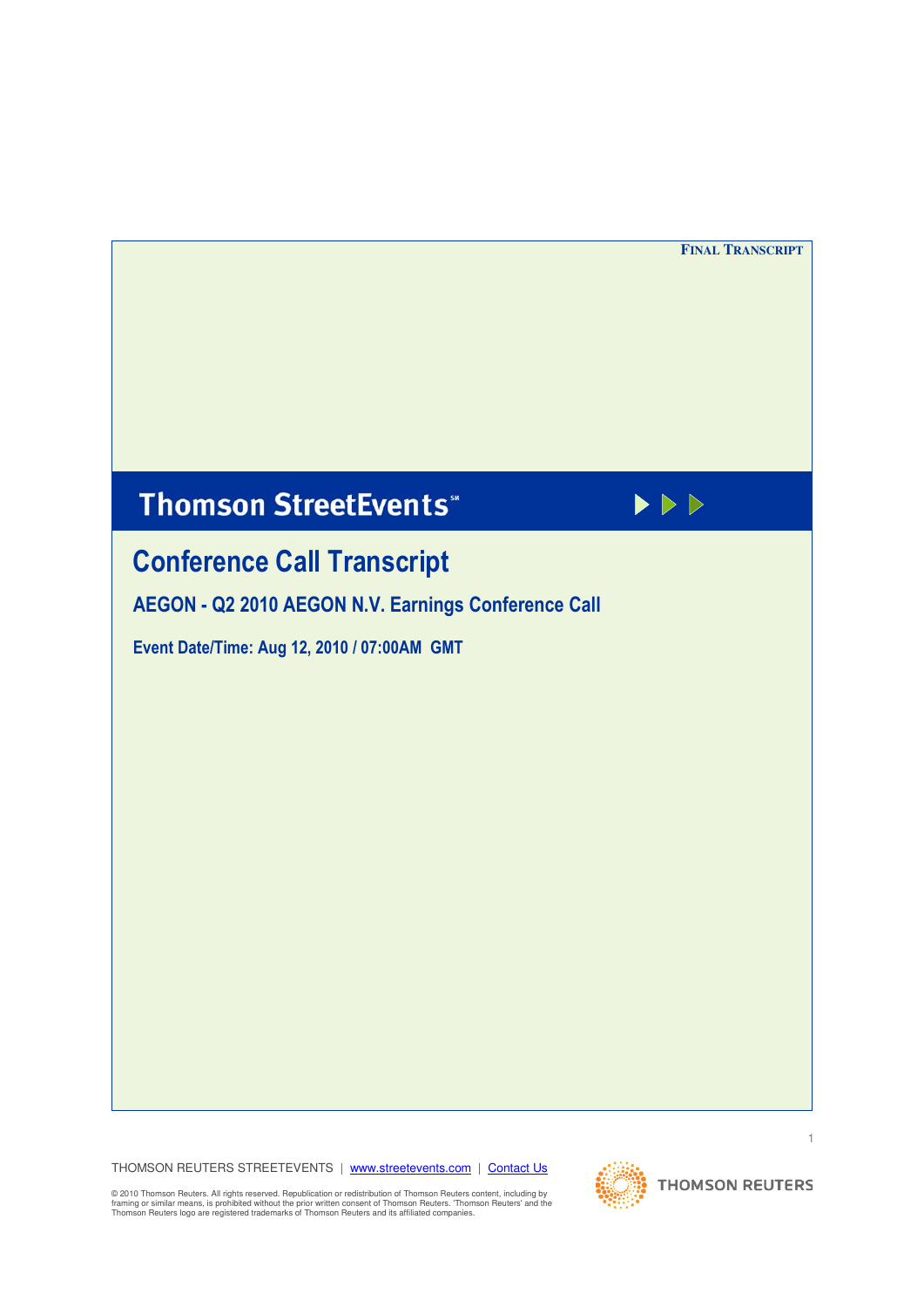# **CORPORATE PARTICIPANTS**

**Alex Wynaendts**  $AEGON$  N.V. -  $CEO$ 

**Darryl Button** AEGON N.V. - CFO of AEGON USA

# CONFERENCE CALL PARTICIPANTS

**Farooq Hanif** Morgan Stanley - Analyst

**Nick Holmes** Nomura - Analyst

Jan Willem Weidema ABN Amro - Analyst

**Albert Ploegh** ING - Analyst

**Chris Hitchings KBW** - Analyst

**Robin Buckley** Deutsche Bank - Analyst

**Farquhar Murray** Autonomous Research - Analyst

**Marc Thiele UBS** - Analyst

**Francois Boissin** Exane BNP Paribas - Analyst

# **PRESENTATION**

# Operator

Welcome to the AEGON second-quarter 2010 results for analysts and investors conference call on 12 August 2010. Throughout today's recorded presentation, all participants will be in a listen-only mode. After the presentation, there will be an opportunity to ask questions.

(Operator Instructions).

I'll now hand the conference over to Mr. Alex Wynaendts. Please go ahead, sir.

Alex Wynaendts - AEGON N.V. - CEO

Good morning and thank you for joining us for this discussion of AEGON's second-quarter results. Joining me today are Jan Nooitgedagt, CFO; Darryl Button, the CFO of our US operations; and Michiel van Katwijk, Executive Vice President.

Before getting to the presentation, let me just remind you to take a moment to review our disclaimer on forward-looking statements, which is at the end of the presentation.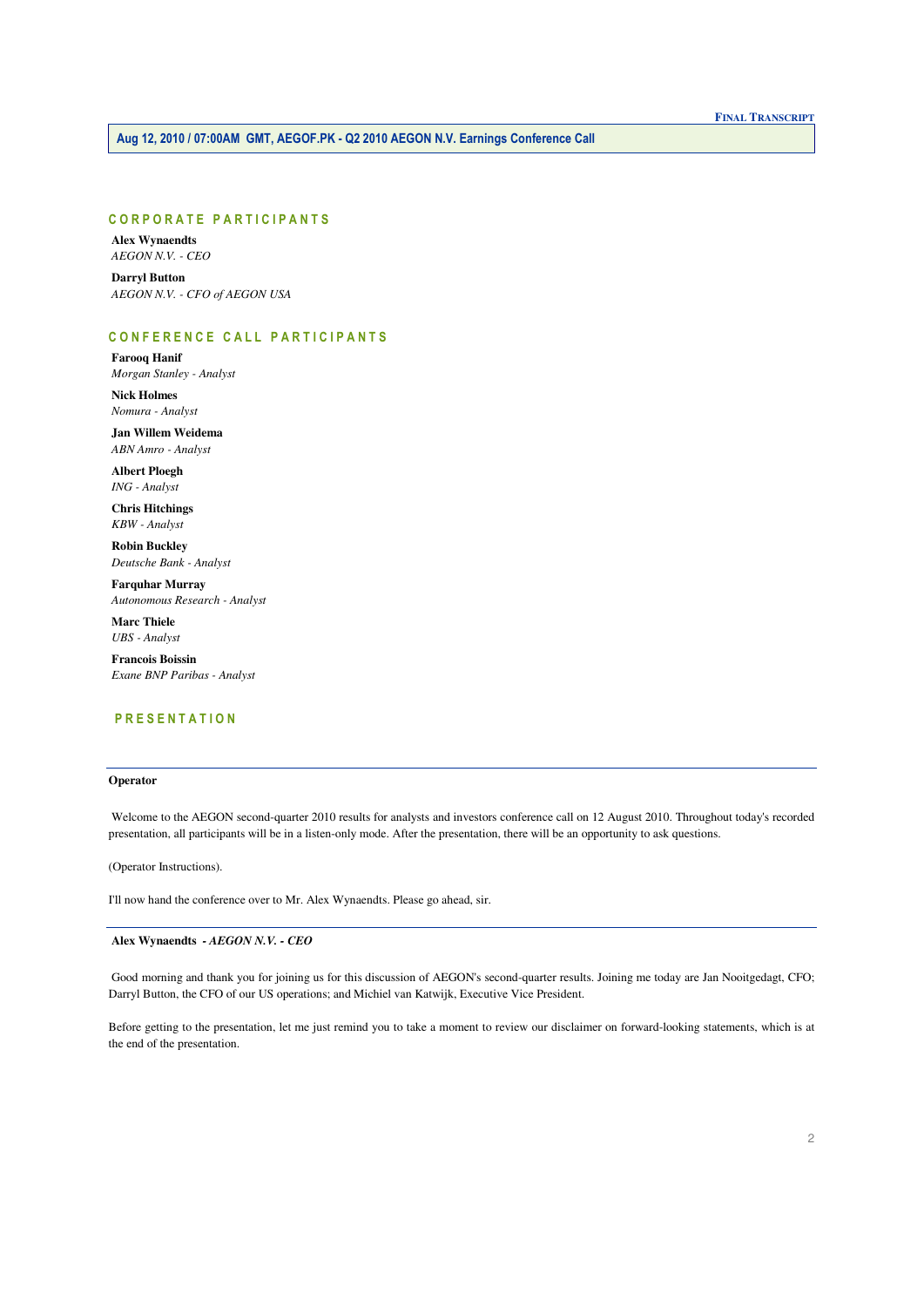Before reviewing AEGON's second-quarter results, let me answer the question I know that you're all waiting to ask, namely, what is the status with the European Commission? The answer is that we expect to receive a final decision soon and we will update you, of course, at the earliest opportunity.

 So now, let me share with you what we believe are the highlights of the quarter. AEGON, again, boasted a strong set of results. Underlying earnings further improved, supported by the execution of our strategy and improved financial markets. New life sales increased in almost all our markets and gross deposits also improved strongly, a clear indication of our strong franchise.

 Impairments on our US fixed income portfolio were 10 basis points this quarter and are now approaching our average long-term assumptions. And AEGON's excess capital position above Standard & Poor's AA capital requirements remained strong, though decreased to EUR3b, mainly as a result of higher capital requirements as Standard & Poor's revised their risk factors.

And then, of course, we remain focused on implementing our strategy and delivering on the key priorities we have identified and discussed with you on a number of occasions.

Here, on slide three, we provide you an overview of the principal indicators of our continued progress. As you can see on this slide, there has been a clear and consistent, positive trend in the four key metrics; underlying earnings, sales, gross deposits and revenue-generating investments.

Slide four. In June, you will remember that I provided an update on our progress in implementing our strategic priorities, which includes reallocating our capital to higher growth segments, increasing returns within our existing businesses, and making much better use of our resources and expertise across our organization.

 Transamerica Reinsurance, including finding a suitable buyer. We have made considerable progress in recent months in aligning our entire organization around what we define internally as the key must-win battles. And they have to do with optimizing our portfolio, ensuring customer The main initiatives we announced relate to the restructuring of our UK business in order to improve returns and to review strategic options for loyalty, delivering operational excellence and empowering our employees.

 also recently appointed a global Head of Human Resources. In addition, we've taken steps to bring target compensation for senior management We have launched a global talent management program aimed at encouraging and developing talent among employees. Toward this end, we've further in line with the Company's overall strategic objectives.

 Slide five, returning to the positive sales development in the quarter. Sales increased in all our key businesses. The 22% increase in new life sales was mainly driven by higher pension sales in the UK and retail sales in the Americas.

 As you are aware, we've been managing fixed annuity sales lower, given the current interest rate environment and the fact that we want to Deposits were up 16%, mainly as a result of higher pension deposit in the Americas, third party asset management and retail mutual fund inflows. deemphasize spread-based products and emphasize fee-based products.

 from our new markets, an indication that we're making good progress in our objective to achieve a better geographic balance. The decline in VNB was mainly due to a decrease in immediate annuity sales in the United Kingdom following earlier repricing and lower sales of fixed annuities in the US. The lower sales level in Spain also contributed to the lower VNB. I should point out here that 22% of VNB came

 strengthening of the dollar and the pound against the euro had a positive effect in total underlying earnings. Here on slide six, we provide you recent developments in underlying earnings which, in the second quarter, increased 26%. Clearly, the

 from the redeployment of cash and the fact that in a comparable period last year earnings included several exceptional charges. In addition, we The 47% increase in underlying earnings in the Americas were the result of the growth of the business, lower expenses, higher investment income continue to see good mortality and claim experience in the United States.

 Earnings in the Netherlands were strong, during the quarter, at EUR97m. However, a decrease compared to the second quarter last year where we had a one-time release of provisions.

In the UK, earnings increased slightly to EUR18m as higher profits from annuities were partly offset by higher project-related expenses.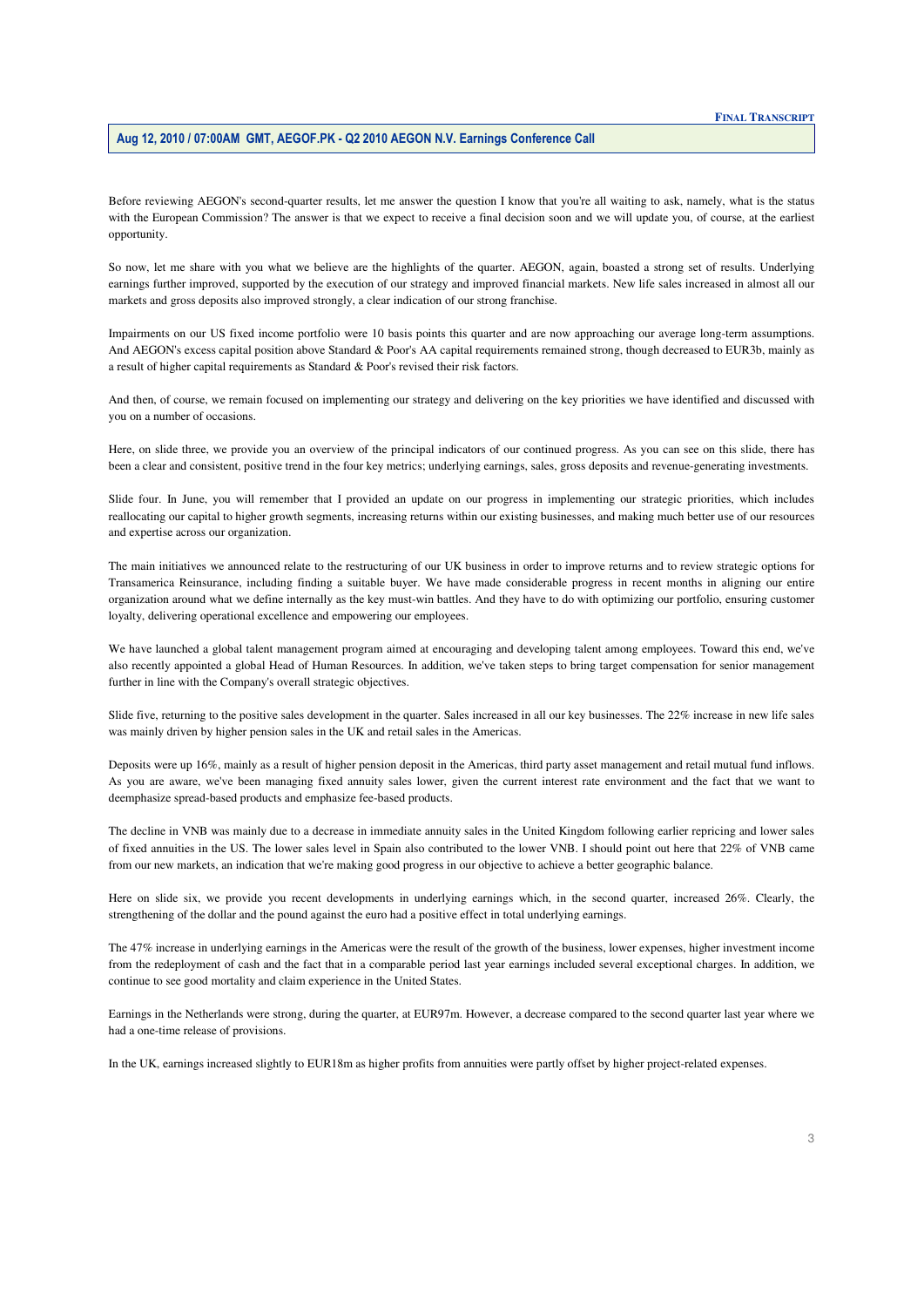And, finally, in our new markets, the inclusion of our asset management activities were more than offset by lower earnings from Central and Eastern Europe as a result of the severe storms and floods in Hungary, as well as our continued investments in our new businesses in Asia and Turkey.

 we introduced a broad-based expense management initiative that resulted in exceeding our EUR150m cost-reduction target by EUR100m for a Slide seven. One of our key priorities has, and continues to be, improving returns of our existing businesses. Last year, you will remember that total of EUR250m in cost reductions.

 Operating expenses declined 2% in the second quarter at constant currency. Expenses in the Americas declined by 10% on a comparable basis while, in the Netherlands, expenses were flat and, in the UK, increased, as previously mentioned. Obviously, new markets increased mainly as a efficiencies while we continue to invest in new business, and we will keep you updated on our progress. result of inclusion of AEGON Asset Management. We are continuing to identify additional areas where we can reduce cost and increase

 hedge in the US. As a result of the intended increase in the use of equity macro hedges, we set the short-term equity market return assumption of variable life and variable annuity products in the Americas at 9% for the second quarter and this decision resulted in a charge of EUR144m. We realized gains of EUR148m on investments as a result of gains on bond sales. And a particular highlight in this quarter is the lower level of impairments, which I'll come back to in a moment. Slide eight, turning now to the sector supporting the strong net income. The single biggest fair value item is the gain of EUR196m on the macro

In addition, other charges includes a one-time provision of EUR105m for the settlement of a dispute related to bank-owned life insurance policy in the US. This more than offset the EUR33m book gain which resulted from the sale of the Dutch funeral insurance business.

And, finally, earnings from our business that had been put in runoff in the US were better than expected as a result of higher portfolio yields.

 we are obviously pleased about. The US credit impairments at 10 basis points, now at their lowest level in two years, as I indicated, are approaching our long-term assumption of 30 basis points to 35 basis points on our fixed income portfolio in the US. Slide nine. I have already mentioned the lower impairments during the quarter, a trend that we have seen over the past several quarters and which

 The EUR77m of impairments during the second quarter relate primarily to US housing related assets. Expected impairments, particularly in our real estate related sectors, will remain at somewhat elevated levels.

Turning to slide 10, AEGON's excess capital position remains strong at EUR3b above S&P's AA capital adequacy requirements. The decline, as I mentioned earlier, was due to increased capital requirements for asset-related risk.

S&P has revised their rating factors, which significantly increased the charge to apply for investment portfolios, in particular for corporate bonds and commercial mortgage-backed securities. As a result, capital requirements in the Americas increased by \$900m in the second quarter and by \$1.4b for the first half of the year. Of the EUR3b in excess capital, EUR1.9b is held within our operating units and the remainder, EUR1.1b is held at the holding company.

 Slide 11. Our core capital position, excluding the revaluation reserve, amount to EUR19b, which is equivalent to 74% of our total capital base and above our target threshold of 70%. It is our aim to increase the threshold to 75% over time.

 We have decided not to declare an interim dividend this year, although our capital position remains strong. Our aim is to maintain and build a sizeable cash buffer in order fulfill our priority of repaying the Dutch State as soon as it is responsible and feasible to do so.

Turning to slide 12, we see shareholders' equity, which improved significantly to EUR17.2b or EUR8.83 per common share, and this is mainly as a result of three sectors. First the dollar and the pound strengthened considerably against the euro.

 portfolio and, consequently, the revaluation reserves has turned positive for the first time in almost three years. Second, improvements in credit market and, of course, the decline in risk-free interest rates have reversed the unrealized losses in our investment

And third, of course, the strong improvement in net income also adds to this total shareholders' equity.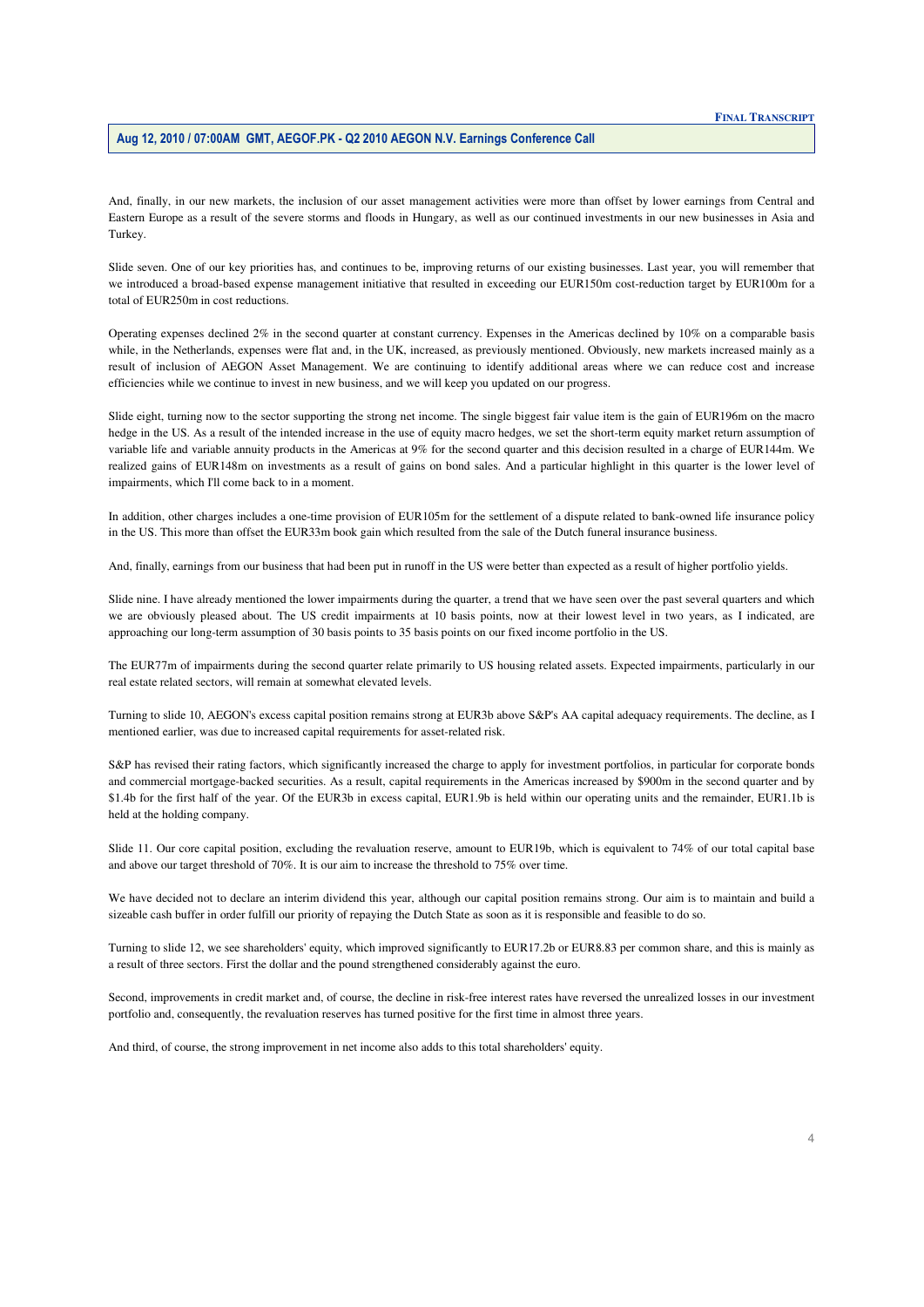reduced further during the quarter. We have lowered our exposure to Spain by around EUR550m and our exposure to the peripheral countries of Slide 13. As we shared with you last quarter, we continue to have limited exposure to peripheral European sovereigns and that exposure was Portugal, Greece, Ireland, Italy and Spain now totals EUR1.5b and this represents just 1% of our general accounts.

 persistent low interest rate environment is not good for our sector. More specifically for AEGON, we have already taken a number of actions to Another concern, which I realize many of you are focused on, is the low interest rate environment. As we have made clear in the past, the mitigate the effect of lower interest rates, which include increased interest rate hedging. In the Netherlands, we have fully hedged the interest rate risk embedded in the guarantees.

 new business and previously unhedged business, the cost of hedging increases in the current low interest rate environment. And, third, in our life And, in the US, we are managing interest rate risk in several ways. First, in our deposit business, we have strict asset liability matching. Second, in our variable annuity business, we have been hedging the vast majority of our interest rate exposure on new sales since 2003 but, obviously, for business, the effect of prolonged low interest rates will emerge over time but has been partly reduced by hedging of certain long-tail blocks of business.

And in our other markets, the impact of low interest rate is limited as most of our businesses is euro-linked.

Slide 14. Before taking your questions, I'd like to reiterate that this was a strong quarter for AEGON, with significant increases in earnings and sales. We continue to make good progress in implementing our strategic priorities. Going forward, we will maintain our focus on better leveraging our broad resources, pursuing further operational improvements and putting AEGON's proven expertise to work for our customers in all our markets.

I am now pleased to take your questions.

# QUESTION AND ANSWER

# **Operator**

Thank you, sir. (Operator Instructions). Our first question comes from Farooq Hanif from Morgan Stanley. Please go ahead with your question.

# **Farooq Hanif** *- Morgan Stanley - Analyst*

 you feel that you will find some sort of solution for life reinsurance right now? Morning, everyone. Three questions actually, if you don't mind. Firstly, can you just tell us or give us some sort of feeling about how confident

 on revenue-generating assets will be maintained at current levels? And are there any one-offs that we should be aware of there in the US? Second is your US result in dollar terms, it's continued to be very strong and I notice that in areas like life and protection, earnings going up, strong spreads in fixed annuities as well in the pensions and asset management business, how confident do you feel that some of that profitability

And the last question is, you talked about the redeployment of cash, which is helping also to improve your spreads, can you just talk about where you are in the phase of that? Have you just started? And what you're doing. Thank you.

#### **Alex Wynaendts** *- AEGON N.V. - CEO*

Many thanks. Yes, on our Life Reinsurance Transamerica Re, we've announced in June that we would start a process. I can tell you we have started a process, we're in the middle of a process. At this stage, it's way too early to speculate about how successful it will be. All I can tell you, and I'm pleased about that, is we have good interest -- interest from strategic buyers. We've also had interest from -- we have interest from financial buyers but I'm sure we'll inform you as soon as we have something we can share with you.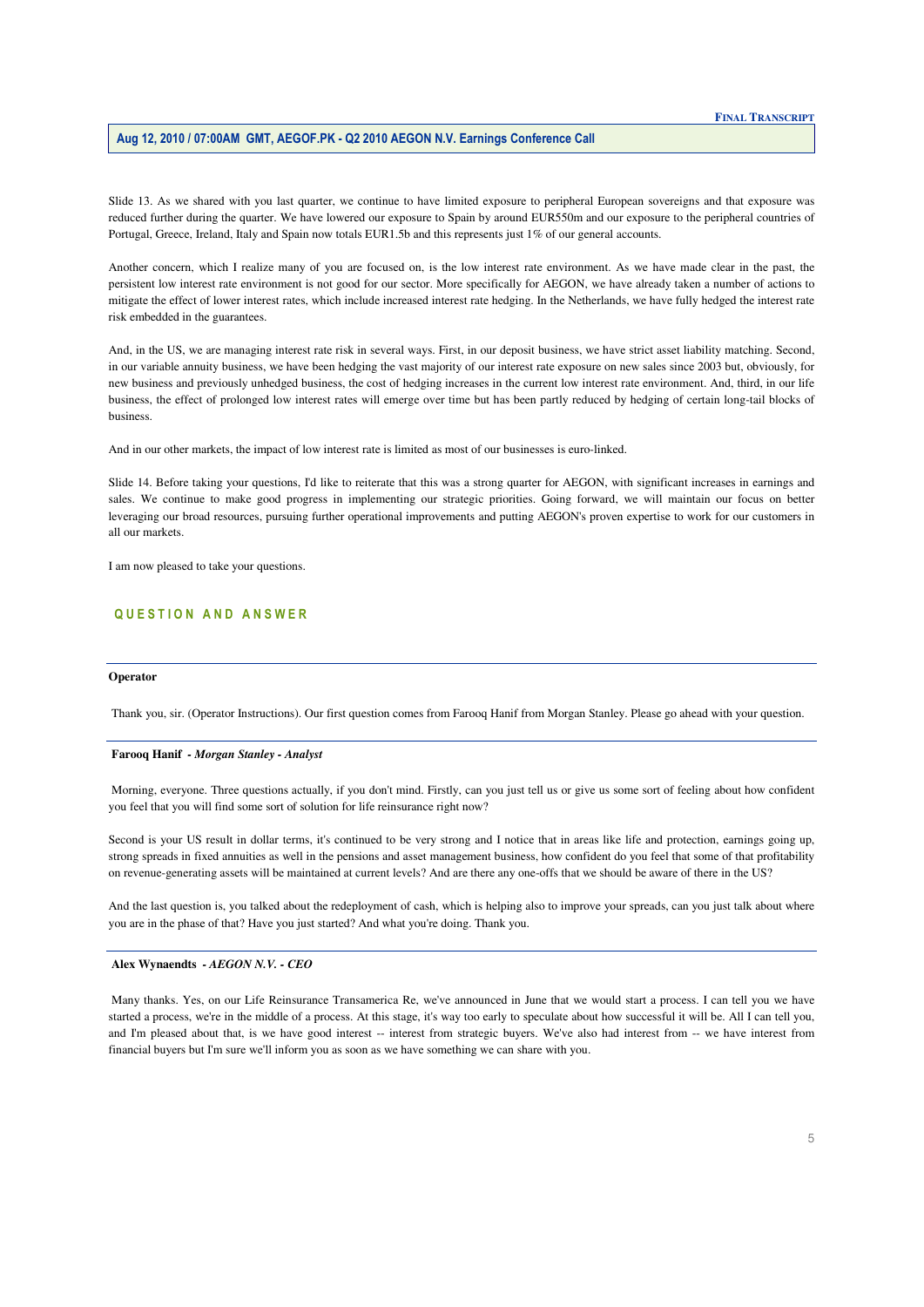In terms of our US business, yes, you're right, this was a strong quarter. Let me give you a couple of highlights and then pass also it on to Darryl to see if he can add something. But this being a strong quarter, life and protection obviously benefited from continued good mortality and claim experience.

 way above the market growth. And you are seeing that that is building up and I think that's what we're seeing in our pension business. You're mentioning, of course, a redeployment of cash in our business that has also supported the growth in earnings. And I think in pensions what we're seeing here is that this pension business has been, as you know, one of our really best performing businesses in the US; we've been growing

Darryl, is there anything you'd like to add?

## **Darryl Button** *- AEGON N.V. - CFO of AEGON USA*

Yes. Hi, Farooq, it's Darryl.

 **Farooq Hanif** *- Morgan Stanley - Analyst* 

Hi.

## **Darryl Button** *- AEGON N.V. - CFO of AEGON USA*

 results. We did have a \$10m positive DAC on the life business so I would not consider that to be recurring. There's also -- claims and mortality experience continues to be favorable and bettered our expected by another \$5m or so, so I think the L&P earnings were probably \$15m stronger than what I would consider to be run rate. Yes, it was a strong quarter in the US absolutely. In fact you hit on two of the stronger points, the life and protection and the fixed annuity

 that some of the investment income does tend to be a little bit volatile, period to period, and it was a strong quarter for investment income on the fixed annuity book. There would be another -- I expect the spreads to actually settle back down a little bit into the 180, 190 basis points range so I think the fixed annuity earnings were also strong by -- in the neighborhood of \$10m to \$15m. Other than that, it was a -- outside it was a fairly On the fixed annuity side, you notice that the spreads did improve quite a bit in the quarter; I think we increased to about 205 basis points. Also good quarter across the board.

 You asked also about the redeployment of cash. Going back -- it depends on what period you're looking over, when you go back to the second cash into underlying earnings is a significant contributor on the increase on a year-over-year basis. quarter of '09, I'll just remind you we did have a lot of cash in-house from the fixed annuity sales that we sold through the heart of the crisis. We did do a lot of transferring of assets later in '09 between our runoff business and our fixed annuity and surplus portfolios, so that redeployment of

Outside of that, we have been putting cash to work in the market primarily in high grade NAIC-1 category investments and we continue to redeploy excess cash every quarter.

# **Farooq Hanif** *- Morgan Stanley - Analyst*

I guess the point of my question was more that do you feel like you've got quite a long way still to go there?

## **Darryl Button** *- AEGON N.V. - CFO of AEGON USA*

 we're de-emphasizing our spread-based sales, we're not selling a lot of fixed annuities so that product has gone into a negative cash flow status. No, I don't think so. I think we're down to basically just putting incremental cash to work. And, as you know, we're not really selling a lot of --We're still positive cash flow on the rest of our businesses so we're just putting incremental cash to work, going forward. I don't think there's anything material to -- outside of just normal course of business there, going forward.

 **Farooq Hanif** *- Morgan Stanley - Analyst*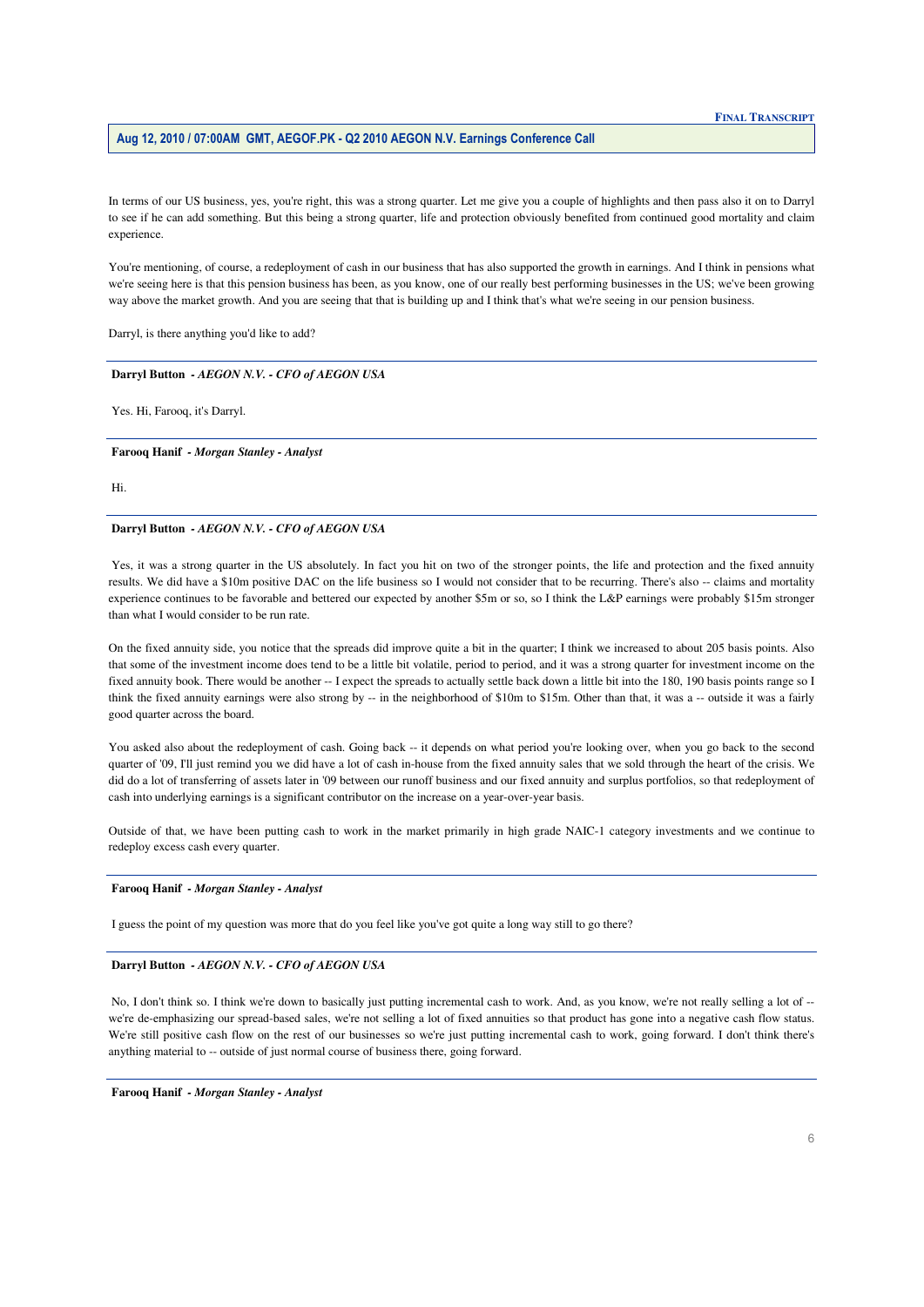Okay, that's very clear. Thank you.

#### **Operator**

Thank you. Our next question comes from Nick Holmes from Nomura. Please go ahead with your question.

#### **Nick Holmes** *- Nomura - Analyst*

 this timing. And my question is, really, can you tell us what your views of this are and whether you think that EUR3b today is still EUR3.8b? I imagine you would think that. And whether you think that, therefore, your confidence in your surplus capital remains unchanged in spite of what Yes, hello there. I had a couple of questions. The first one is about the S&P recalibration, which -- my observation, here, would be that it seems somewhat disappointing, especially since your impairments are reducing at their most rapid rate yet. It seems a bit ironic that S&P have chosen S&P are saying.

 My second question is, you're continuing to derisk your business and you saved EUR250m of capital in Q2; my question is how much more, do you think, will be achievable, going forward?

### **Alex Wynaendts** *- AEGON N.V. - CEO*

 reviewed their models, which, by the way, do not only apply to AEGON, they apply to the entire sector. And it's about the capital charges which Yes, on the S&P calibration, as you know, they go through their models, I think it's once every three years, and it's been now that they've they apply to the corporate bonds, so high quality corporate bonds as well as the CMBS securities.

Well, the way we look at it is, we've always said that we wanted and we intended to maintain a high buffer above the S&P capital and we were expecting that S&P would make changes to the asset charges and we didn't know to what extent and how big these changes would be. I think the US; hence, consequent also with the current amount of capital which we're holding as a buffer for the Group as a whole. what's important, here, for us is that we are comfortable with the current level of S&P capital which we're holding in a buffer in -- as a buffer in

What I can share here to you that this does not affect the capability -- our capability of repaying the Dutch State because what is relevant for us, upstream to the holding and from the holding then use for repayment. And what I can say, here, is that the amount of capital which we can not so much the amount of capital, and we've discussed it many times, what's relevant for us is the amount of capital which we effectively can upstream to holding has not been affected by these changes.

#### **Nick Holmes** *- Nomura - Analyst*

So that seems a clear statement that, yes, you're not perturbed by what S&P is doing, that's correct?

## **Alex Wynaendts** *- AEGON N.V. - CEO*

I'm saying it's not affecting our capability of repaying back.

  **Nick Holmes** *- Nomura - Analyst*

Yes.

## **Alex Wynaendts** *- AEGON N.V. - CEO*

But your second question was about derisking, Nick, the EUR250m, you're making the right observation. We have taken EUR5b of capital out in the last two years and it's obvious that you cannot expect this to continue at the same rate, so we see actually a clear slowing down of the rate of derisking and effectively releasing of capital out of our business. It's about efficiencies, it's not only about derisking, it's about efficiency and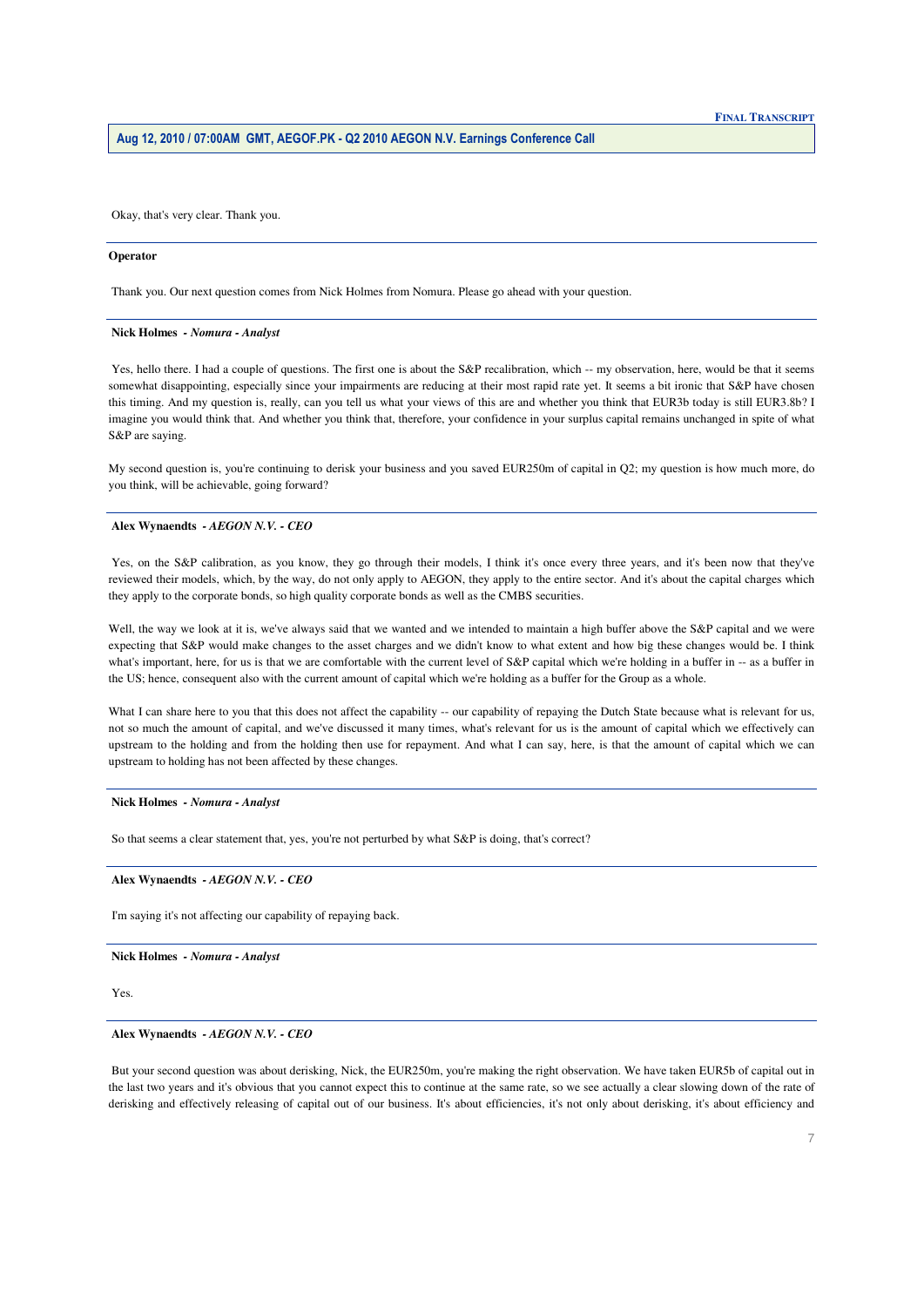derisking. We continue our efforts, of course, to be as efficient as we can with our capital, to design the products in such a way that they are most efficient on capital, but I would not expect significant further release of capital for my existing businesses through efficiency improvements or further derisking.

## **Nick Holmes** *- Nomura - Analyst*

 But that EUR250m of capital preservation is still quite a big number, isn't it, in Q2? I mean is that a number that you think is going to slow down from here or do you think there are further opportunities? I mean you're not writing fixed annuities; there must be capital releases coming from that part of the business, for example.

#### **Alex Wynaendts** *- AEGON N.V. - CEO*

Well, the -- as you said, the fact that we think that the environment is not attractive for fixed annuities has more to do with capital which we're using for new business. And this does not affect derisking.

Derisking are measures which we're taking in our business about efficiency, about derisking, and I think we'll see a number which is going to trend down and not a number which will be a regular number for every quarter. It's certain actions we can take at a certain point in time, so you'll see a trending down over time.

## **Nick Holmes** *- Nomura - Analyst*

Okay, thank you very much.

## **Alex Wynaendts** *- AEGON N.V. - CEO*

Thank you.

#### **Operator**

Thank you. Our next question comes from Jan Willem Weidema from ABN Amro. Please go ahead with your question.

#### **Jan Willem Weidema** *- ABN Amro - Analyst*

 you said the -- this quarter's extra charges were somewhat expected. Good morning, Willem Weidema, a few questions. The S&P required capital tends to trend up, do you expect this to continue? Also, because

with your underlying earnings before tax? And can it also be an explanation for part of the beat on the US underlying earnings? Next to that, you changed your equity market assumptions and took a charge of EUR144m. If you hadn't done this what would have happened

And thirdly, could you mention something about your eagerness to do M&A. You stress again that you want to be a leader in all markets, I guess, mainly Central and Eastern Europe. Can you give us an update on that?

## **Alex Wynaendts** *- AEGON N.V. - CEO*

 any changes in the near future. Okay. Well, thanks. Yes, the first question as I said earlier, S&P changes its models every three years. They just changed it so I'm not expecting

 variable annuities at 9%. Otherwise we would have left -- we would have had to put them at 11% if we had followed the mechanical calculation. Second question was about the -- I think the EUR144m. What we said is that we set the assumptions for equity markets for variable life and And that difference represents EUR144m which would have been in the fair value items. So if we had not done that, we would have higher fair value items with EUR144m.

# **FINAL TRANSCRIPT**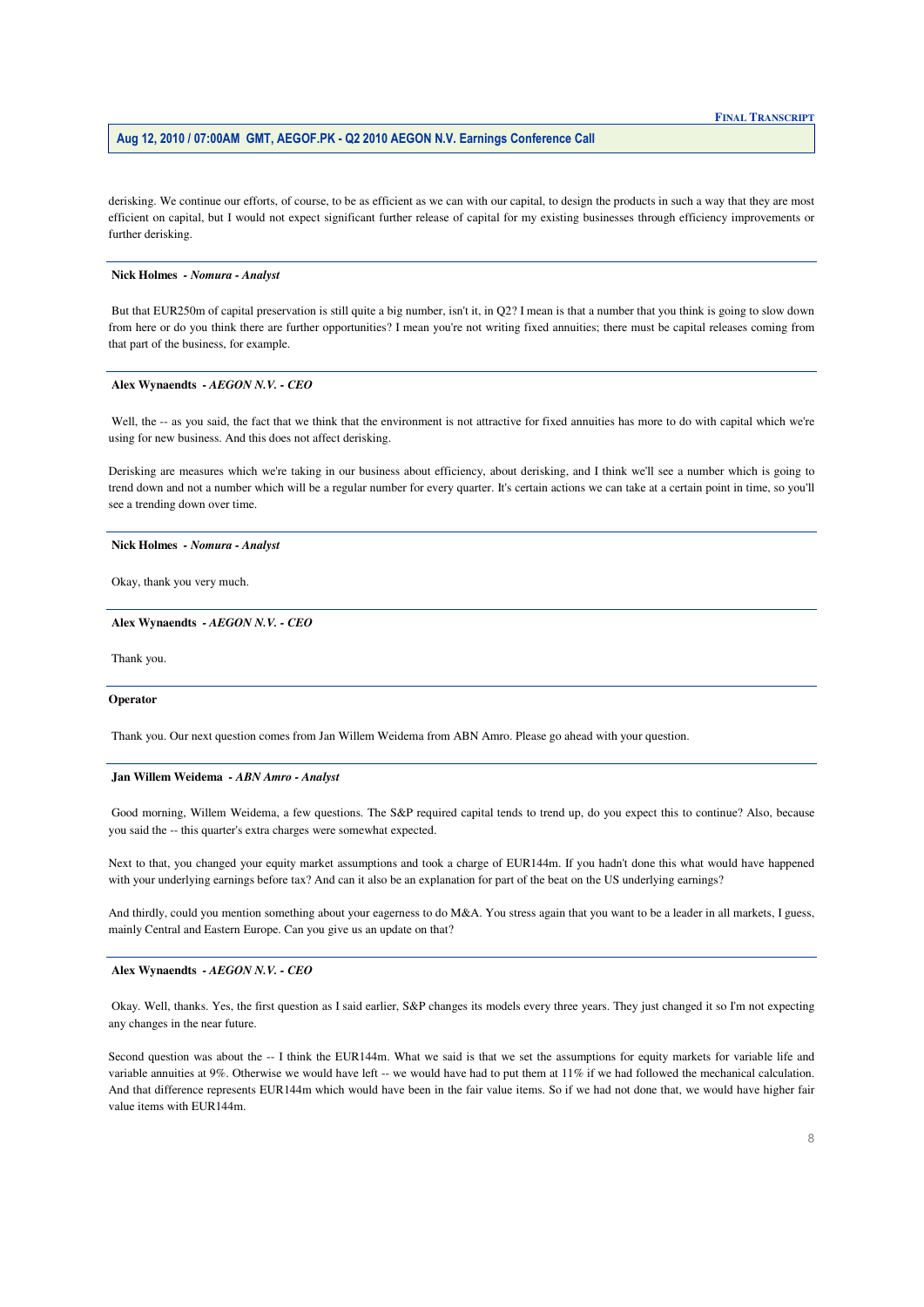discussion with the European Commission before we can embark on any M&A and, of course, we need to repay the Dutch State first. In terms of M&A, I think we've been pretty consistent in saying we focus on organic growth. We need to get a, well, a conclusion of our

#### **Jan Willem Weidema** *- ABN Amro - Analyst*

Okay, thank you.

#### **Operator**

Thank you. Our next question comes from Albert Ploegh from ING. Please go ahead with your question.

## **Albert Ploegh** *- ING - Analyst*

 Yes, good morning. Three questions basically. First one, on the impairment line which came in, I think, pretty low at EUR77m. Are there any releases in here as well? So a bit for also modeling for the second half.

 And the second question is the level of capital gains in this quarter was a bit high, basically due to ALM decisions. Have they all now been carried out or should we expect some further changes in the investment portfolio impacting this line maybe, also in Q3?

And also, coming back on the short term equity market assumption change, I would guess that it has also reduced somewhat your P&L volatility from this in the fair value line as well. Can you maybe give some sensitivities on this in relation to the macro hedge? Thank you.

# **Alex Wynaendts** *- AEGON N.V. - CEO*

 Thank you, Albert. Yes, the impairments were EUR77m. This has been, as you've noted, a continuing downwards trend approaching our long term assumption, 30, 35 basis points, and the lowest in more than two years. And that's clearly something we're very pleased with.

It does include some releases, but around EUR30m of recovery -- sorry, recoveries, around EUR30m of recoveries. So you see the largest -- it's not all driven by recoveries.

 In terms of capital gains for the quarter, we run our portfolio -- we have to adjust our asset liability management. Effectively, a large part of this amount is coming from the sale of bonds, which we are holding at the holding. And that means that the gains which were realized in the units, in particular, in the US and Netherlands were really very limited.

 In terms of short term equity market assumption at 9%, yes, as we said earlier we've announced our intention to continue increasing the use of macro hedging for our -- the in-force GMIB book, the old book of business. And as a consequence, we felt it was prudent to cap that equity assumption at 9%. And that will indeed lead to less volatility, which is consistent with the fact that we put macro hedging in place.

## **Albert Ploegh** *- ING - Analyst*

Okay, very clear. Thank you.

#### **Operator**

Thank you. Our next question comes from Chris Hitchings from KBW. Please go ahead with your question.

## **Chris Hitchings** *- KBW - Analyst*

 Hi. Thanks very much. Can I just go back to this S&P capital requirement? My notes may be wrong but I have a note from the first quarter that there was an increase in capital requirement under the S&P model and I thought that referred to the changes S&P had made. So I was slightly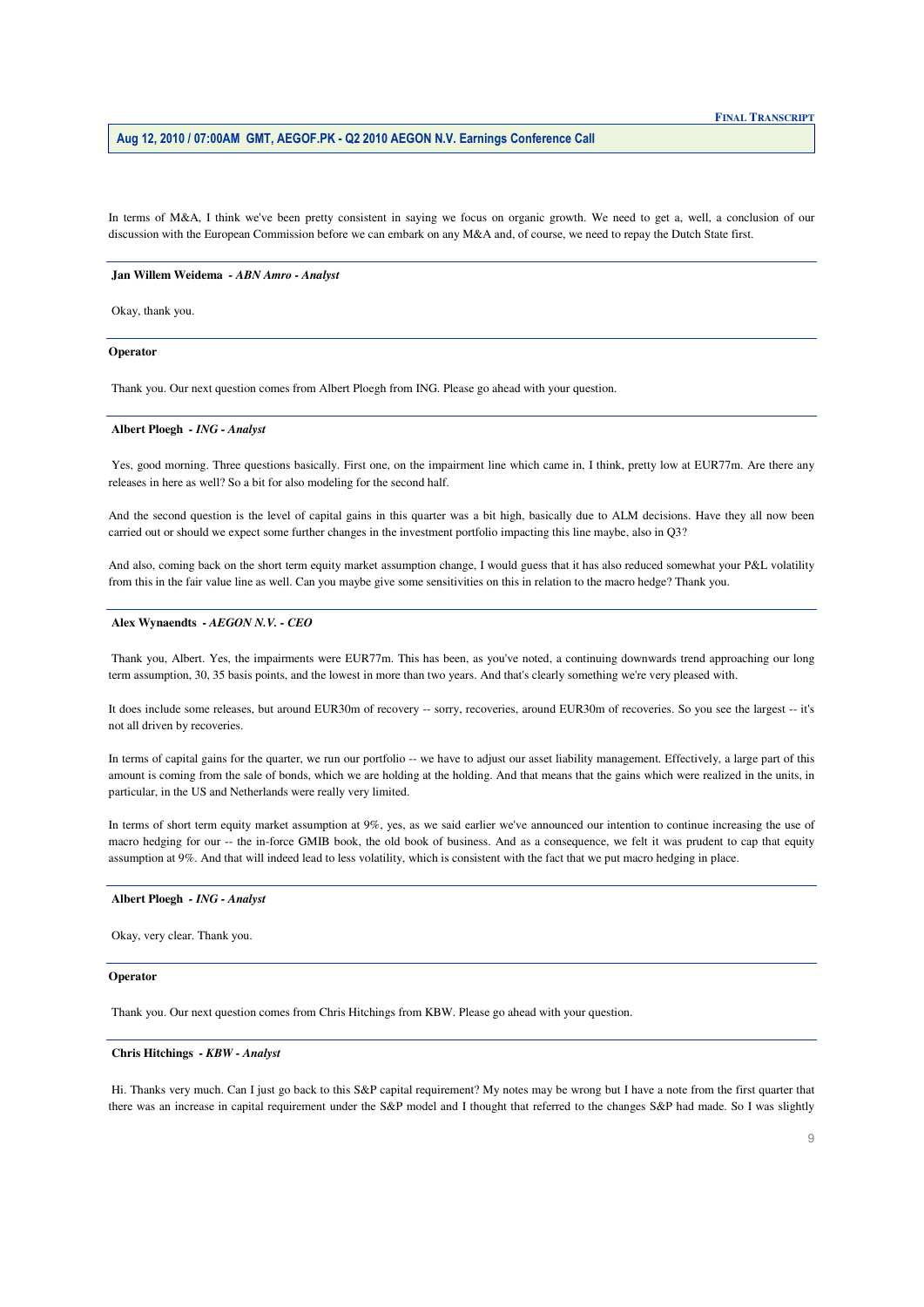surprised to see there were some more. Did I get that wrong or did you take that in two phases or were you referring to something else at first quarter?

 sales and where you think the run rate of sales in the UK is now? Thank you. Secondly, again, on the sales in the UK, can you give us some feel of what impact the change in pricing on immediate annuities has had on that

## **Alex Wynaendts** *- AEGON N.V. - CEO*

 at that point in time. And that was the -- but we didn't know what the amount was going to be and we had no sense and there was the reason that already in the first quarter, as a matter of prudency, we already took an amount of around \$500m in the first quarter for these S&P issues. Chris, on the capital requirements in the first quarter, we knew that S&P was getting pretty close in announcing their changes. So we knew that

 in the second quarter, the \$500m in the first quarter. But we didn't know what the full amount was and if we had known, well, obviously we would have taken the full amount and disclosed that, but we knew the changes were coming and we also knew which directions they were going. And that's why we're saying that we've taken \$900m in the second quarter, but I also mentioned that in total the charge was \$1.4b. It's the \$900m

### **Chris Hitchings** *- KBW - Analyst*

I see. So you actually -- it's the same change which you took in two phases?

## **Alex Wynaendts** *- AEGON N.V. - CEO*

 we felt it was prudent at that point in time to take this amount. Yes, it's the one change we took in two phases. While we knew directionally which way it was going but we did not know what the amount was,

## **Chris Hitchings** *- KBW - Analyst*

That explains it. Thank you. And in the UK?

## **Alex Wynaendts** *- AEGON N.V. - CEO*

GBP12m of -- in balance in this APE so you really have to multiply that by 10, which is around GPE120m of single premium because they're Well, in the UK, yes, the annuities have been impacted by the repricing. We've seen a second quarter which was -- you can see there was around mostly single premium.

 clearly lower than what it is last year, and I think the GBP120 is not an unreasonable run rate. And I think that this is probably not an unreasonable run rate. We clearly see that the overall -- our run rate on the longer term in annuities is

#### **Chris Hitchings** *- KBW - Analyst*

Okay. So the second quarter, there are no exceptional elements in the second quarter in the UK?

## **Alex Wynaendts** *- AEGON N.V. - CEO*

No, no. What we see in general is a strong environment for particular pension sales. So we have been able to benefit from that because of our strong position and strong franchise in the pension market.

## **Chris Hitchings** *- KBW - Analyst*

Thanks very much.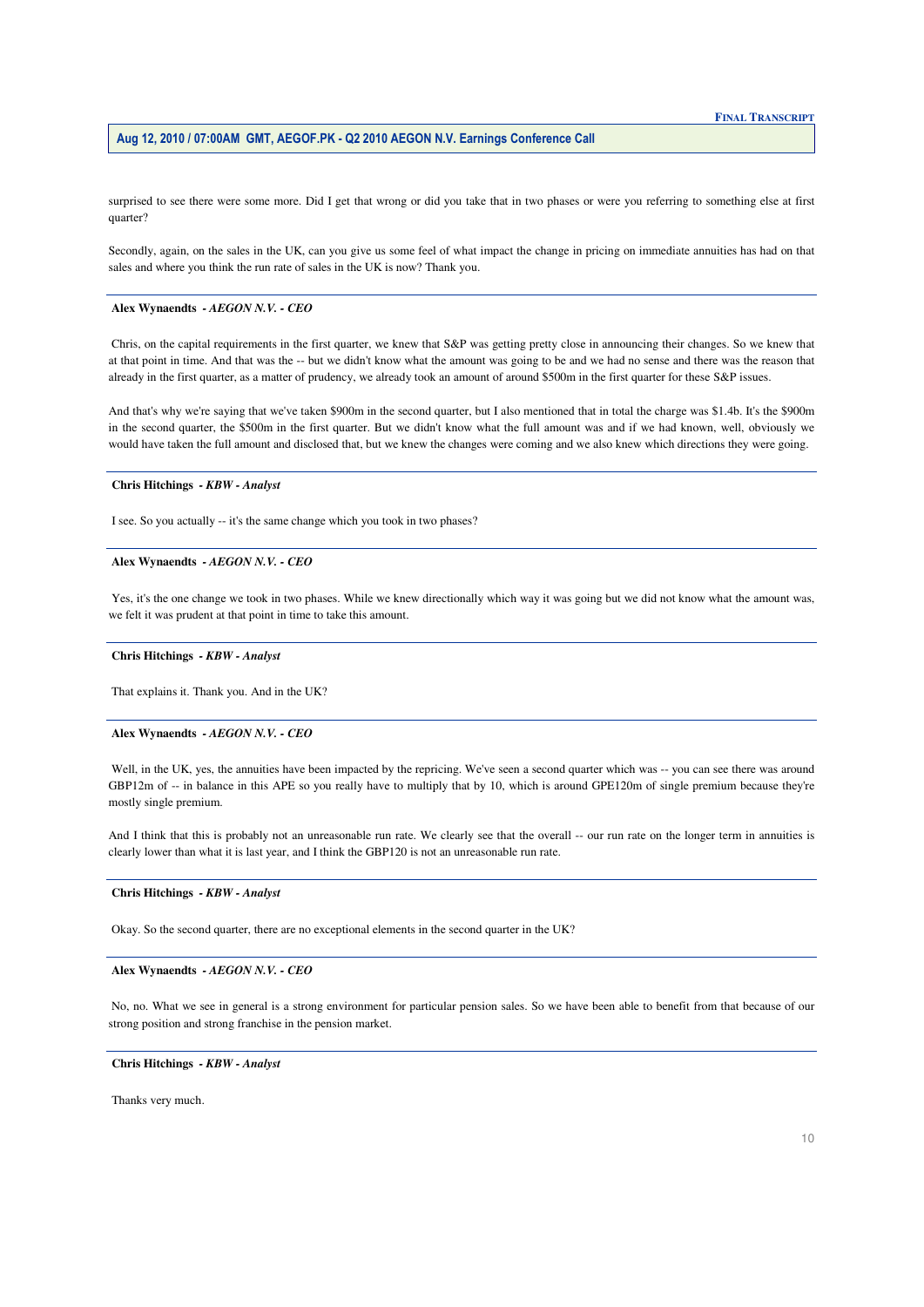## **Operator**

Thank you. Our next question comes from Robin Buckley from Deutsche Bank. Please go ahead with your question.

#### **Robin Buckley** *- Deutsche Bank - Analyst*

Yes, just one question please. Could you perhaps just talk around what the expectations are in terms of being able to upstream capital from the operating companies into the holding companies, and any restrictions that are on that? And how those have changed over recent quarters and your expectations for the future? Thank you.

#### **Alex Wynaendts** *- AEGON N.V. - CEO*

 What I said is that, of course, for us, what is important is our capability of upstreaming the excess capital and the earnings which are being generated in the operating units to the holding. What I said earlier in the call is that the changes in S&P is not affecting our capability and certainly is not affecting also the planned distribution from the operating units to the holding.

 What I see in general is that, of course, regulators remain cautious, but I also see now that there is an understanding that we have to go back to a more normal environment where the holding has to receive operating dividends from the operating units. And that's, I would say, clearly an improvement over what it was a year ago.

#### **Unidentified Company Representative**

 Yes, Robin, if I might add, compared to last year, last year we effectively took our dividends from our Central and Eastern European businesses. Looking at this year, not just the CEE countries but also the Dutch operations, the US operations will be able to pay dividends. So we see quite a bit of fungibility of capital returning.

#### **Robin Buckley** *- Deutsche Bank - Analyst*

Okay, thank you. And I mean is it possible to get a sense of the speed with which that comes up to the holding company, out of the operating companies?

## **Alex Wynaendts** *- AEGON N.V. - CEO*

Well, you go -- we go through a process with our businesses. We have a plan - it's a multi-year plan - to see how they can upstream dividends. We also have to take into account, of course, that we want to maintain a buffer and then you need to get an approval from the regulators.

 But as I was saying earlier, we have now more responsive regulators, understanding that these dividends which are being generated in our businesses, with the profits we have been generating, with the impairments going down, is now clearly becoming an issue, absolutely.

#### **Robin Buckley** *- Deutsche Bank - Analyst*

Okay. Thank you very much.

## **Operator**

Thank you. Our next question comes from Duncan Russell from JPMorgan. Please go ahead with your question.

  **Alex Wynaendts** *- AEGON N.V. - CEO*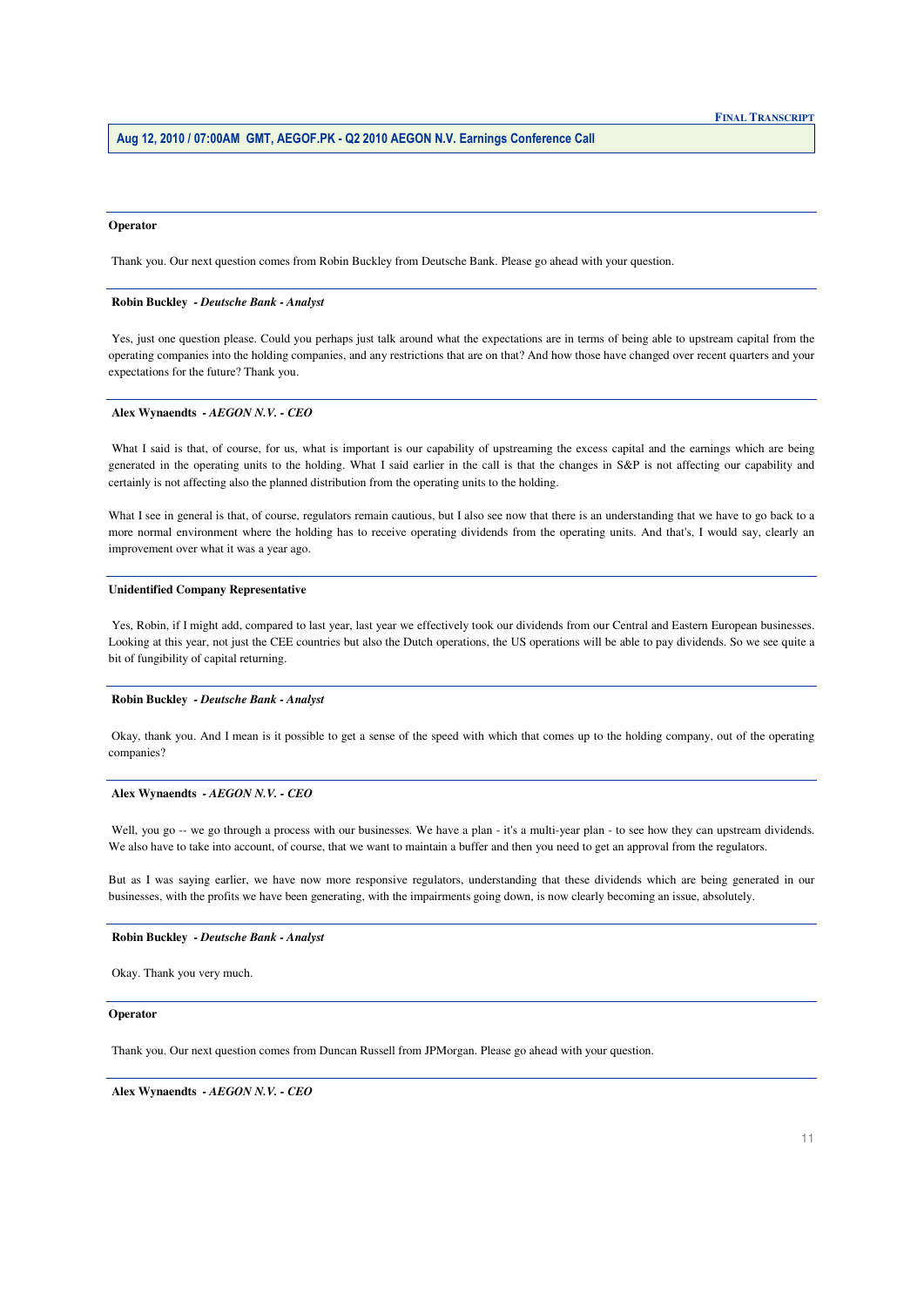Duncan, are you there?

## Operator

I'm afraid he's just (inaudible). Our next question comes from Farquhar Murray from Autonomous Research. Please go ahead with your question.

# Farquhar Murray - Autonomous Research - Analyst

Morning, gentlemen. Just a few questions. Firstly, on variable annuity guarantee, I want to know how policy holder --

# Alex Wynaendts - AEGON N.V. - CEO

So, Farquhar, you -- I can't hear you, you're coming in and out.

# Farquhar Murray - Autonomous Research - Analyst

Can you hear us now?

Alex Wynaendts - AEGON N.V. - CEO

Yes.

# Farquhar Murray - Autonomous Research - Analyst

Can you hear us better? Okay. I mean firstly just on variable annuity guarantees, I just want to know how policyholder behavior's performing there, versus both your expectations, whether there have been any changes on the utilization of in money guarantees.

And then, secondly, this is just a follow up to Nick's question. Given the response you've given there, is it fair to assume that the previously given internal target, the excess capital buffer over S&P 1.5 to (technical difficulty) reduces by the full EUR0.7b (technical difficulty) requirement change this quarter? I think it does but I just want to (technical difficulty). That's all.

# Alex Wynaendts - AEGON N.V. - CEO

I apologize, Farquhar, but I can hear half the words you're saying, but not the other half.

# Farquhar Murray - Autonomous Research - Analyst

Oh, okay  $--$ 

# Alex Wynaendts - AEGON N.V. - CEO

For the last question -- I got -- we got your first question but not the second one.

# Farquhar Murray - Autonomous Research - Analyst

Okay, the second one and our apologies, that's almost certainly our phones, on the S&P requirement, you previously gave EUR1.5b to EUR2b as the internal excess buffer. Did you hear that?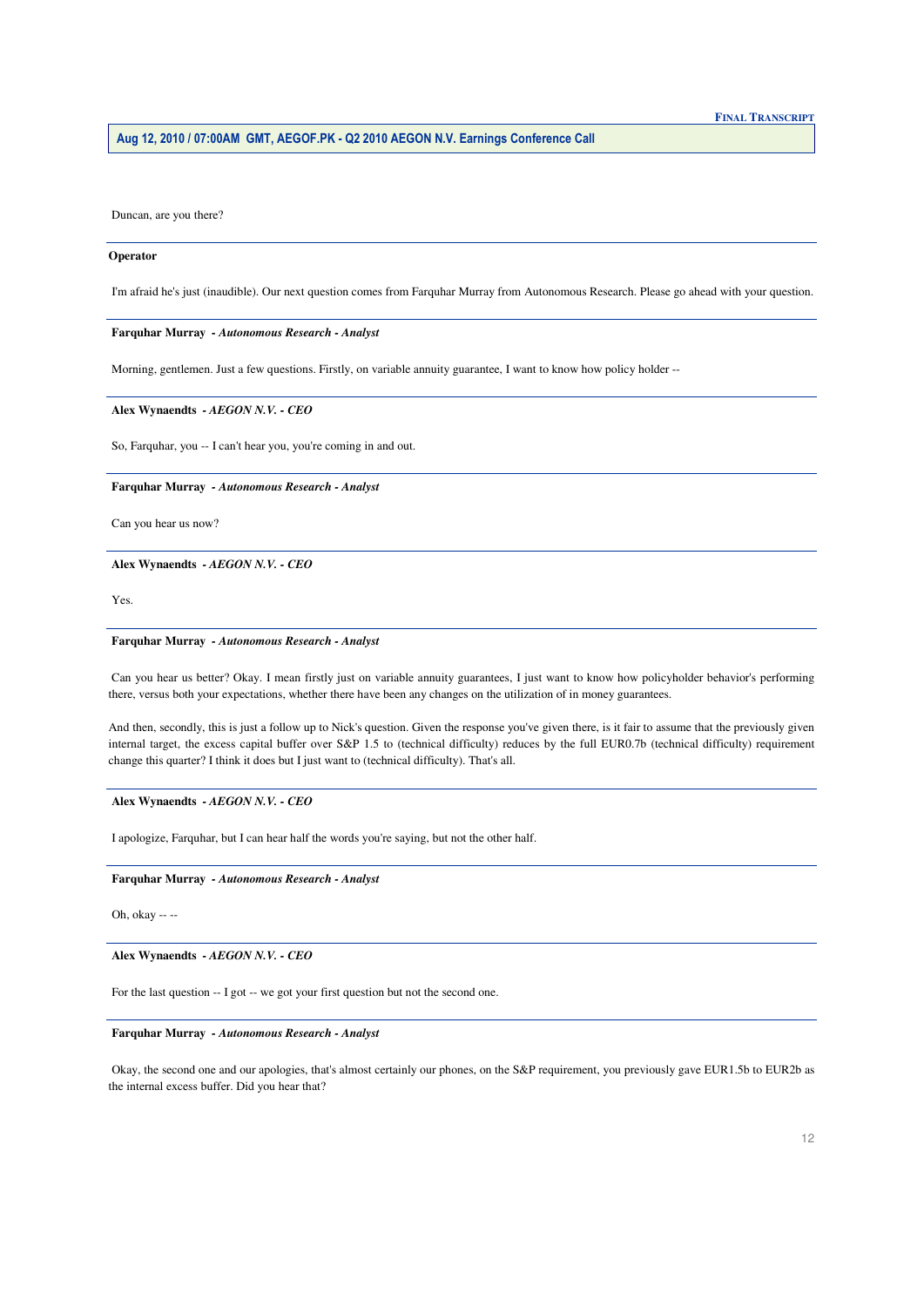Alex Wynaendts - AEGON N.V. - CEO

Yes

Farquhar Murray - Autonomous Research - Analyst

I mean is it fair to assume, given the response you gave to Nick, that that has reduced by the full EUR0.7b S&P requirement change we've seen in the quarter? Did you hear all that?

Alex Wynaendts - AEGON N.V. - CEO

I could hear all of that.

Farquhar Murray - Autonomous Research - Analyst

Okay. Sorry.

Alex Wynaendts - AEGON N.V. - CEO

Yes, on the variable -- VA guarantees and you were asking about customer behavior. As you know we review our assumptions and customer behavior outcomes on a regular basis but in particular in the third quarter we go through a very thorough process. So we will need to see and wait for the third quarter.

I'm just looking at you, Darryl, was there anything that you want to add at this point in time that you can disclose right now?

# Darryl Button - AEGON N.V. - CFO of AEGON USA

Well, just the trends we've been seeing are really twofold. Lapses are generally lower and the utilizations of the guarantees, particularly in the older product, have been fairly low. So those are the two trend lines that we're looking at.

Obviously for guarantees that are in the money, the lower lapses is a negative issue unlike the majority of other products where lapsation goes the other way.

And we're really just coming in to the benefit period, have been over the last year and will be continued over the next couple of years where the old IB products that were written with the 10 year [wait] guarantees are coming into the benefit period. But so far, utilization has been pretty modest there. So those are the two offsetting and influencing behavioral trends.

# Farquhar Murray - Autonomous Research - Analyst

And versus experience or expectations?

Darryl Button - AEGON N.V. - CFO of AEGON USA

Versus expectations, utilization is better than expected and lapsation is lower than expected. So one favorable, one negative.

## Farquhar Murray - Autonomous Research - Analyst

Okay. Cheers.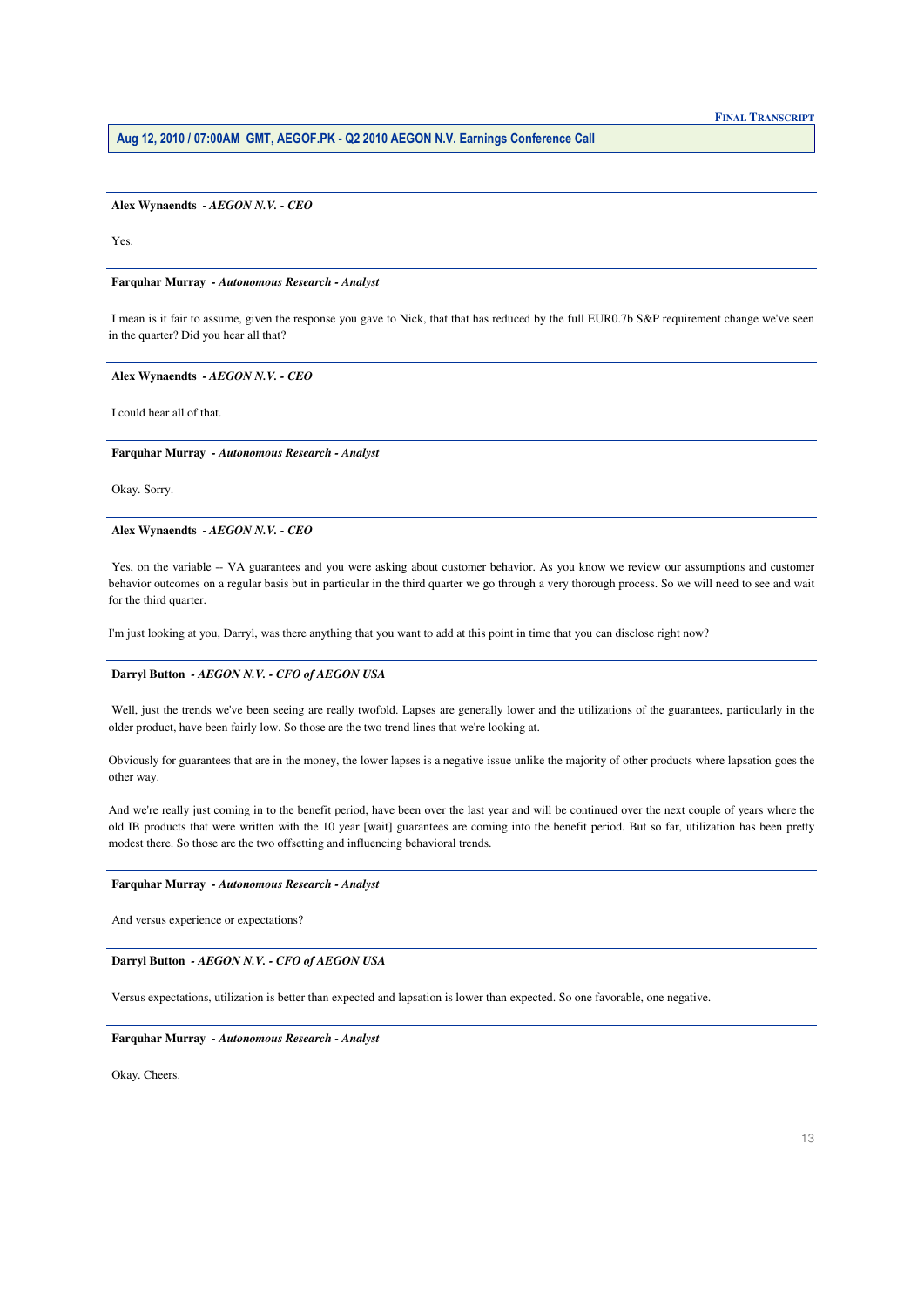Alex Wynaendts - AEGON N.V. - CEO

Yes

Farquhar Murray - Autonomous Research - Analyst

And on capital?

Alex Wynaendts - AEGON N.V. - CEO

Farquhar, on capital, I think what's important is that these changes of S&P affect our operating companies so you're right that the amount of excess capital which we feel is needed and we are comfortable with in our operating companies will reduce by a similar amount.

Farquhar Murray - Autonomous Research - Analyst

Okay. Thanks very much indeed.

## Operator

Thank you. Our next question comes from Marc Thiele from UBS. Please go ahead with your question.

# Marc Thiele - UBS - Analyst

Good morning. I have one question related to Hungary and the financial tax the country is planning. Can you provide us with the level of the assets held by your subsidiary?

And then, where would you anticipate to capture such a financial tax? Would it be booked into the tax line or into other charges?

# Alex Wynaendts - AEGON N.V. - CEO

On Hungary we'll have to come back on the amounts of assets. What I think is relevant here is that we've disclosed the amount which we expect to pay and that's EUR20m for the year and we've taken EUR10m already in other charges.

# Marc Thiele - UBS - Analyst

So EUR10m has been taken in the second quarter already?

# Alex Wynaendts - AEGON N.V. - CEO

Yes, because we knew -- we know that the law will be presented to Parliament, I think, September 1, and we know that with a two-third majority the law will be passed; so we felt it was prudent already to take in the second quarter.

# Marc Thiele - UBS - Analyst

Okay, super. Thank you.

Operator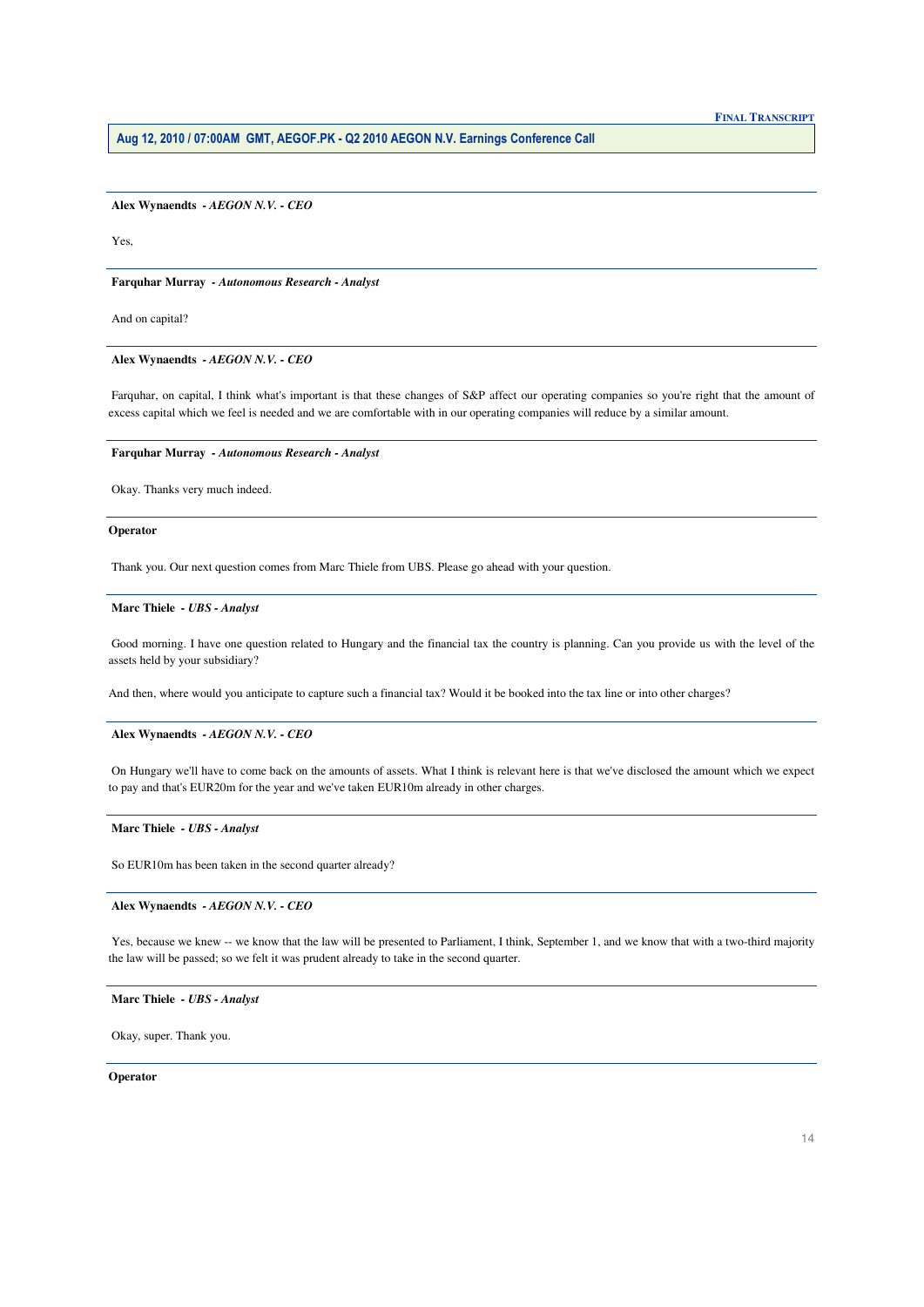Thank you. Our next question comes from Francois Boissin from Exane BNP Paribas. Please go ahead with your question.

#### **Francois Boissin** *- Exane BNP Paribas - Analyst*

 Yes, good morning. Just three quick questions please. First, on the European Commission you actually expect a decision soon, so what kind of time frame are you looking at?

 Second question on gains and losses in investments, you mentioned that you realized gains on bonds held at the holding company. What kind of trend should we be looking at for the coming quarters?

And then, finally, on impairments, if I adjust from recoveries where it's about EUR110m negative this quarter, I mean would you expect a similar trend for the coming quarters? Thanks.

### **Alex Wynaendts** *- AEGON N.V. - CEO*

Yes. On the European Commission, we said we expect an answer soon. Keep in mind we're in the middle of summer so I'm still expecting it to be soon, yes.

Second thing is, on gains and losses, yes, we said that in the holding we have been able to realize some gains on bonds which were held at the holding. I think you need to consider this more as a one-off and not as an ongoing process in holding.

 And in terms of impairments, yes, we had a very good second quarter. We had the best quarter in the last two years. It's now approaching our long term assumption of 30, 35 basis points; this was 10 base points in the quarter. We expect, however, that in this environment we will have to take into account somewhat elevated levels of impairments and I would say, in particular, in housing and then the real estate-related sectors.

### **Francois Boissin** *- Exane BNP Paribas - Analyst*

Thanks very much.

## **Operator**

Thank you. We have a follow-up question from Farooq Hanif from Morgan Stanley. Please go ahead with your question.

## **Farooq Hanif** *- Morgan Stanley - Analyst*

 Hi there. I just wanted to follow up on -- with some numbers questions on some of the questions that have already been asked. So firstly on upstreaming, I believe that at the Investor Day you said that dividends from operating companies to holding company could be in the region of EUR1b on a normalized basis. Are you sort of getting there soon this year?

 And the second thing that you talked about was the excess capital in the operating units - which must be around EUR2b - that you would also see some of that coming through over time and greater fungibility. So can you just give us some feel for the amounts and timing, roughly, please on that?

And the second question is, now that you've changed your 9% -- your DAC assumption, you've kind of reduced it, in the mean reversion corridor, and also you're planning to increase your macro hedge, can you give us an idea of sensitivity to equity markets and earnings please?

#### **Alex Wynaendts** *- AEGON N.V. - CEO*

Yes. Well, on the first question, yes, we said at the Investor Day that we believed that our businesses should generate in a normalized environment, with normalized levels of impairments, around EUR1.2b. We've also said that the holding effectively needs around EUR600m to

# **FINAL TRANSCRIPT**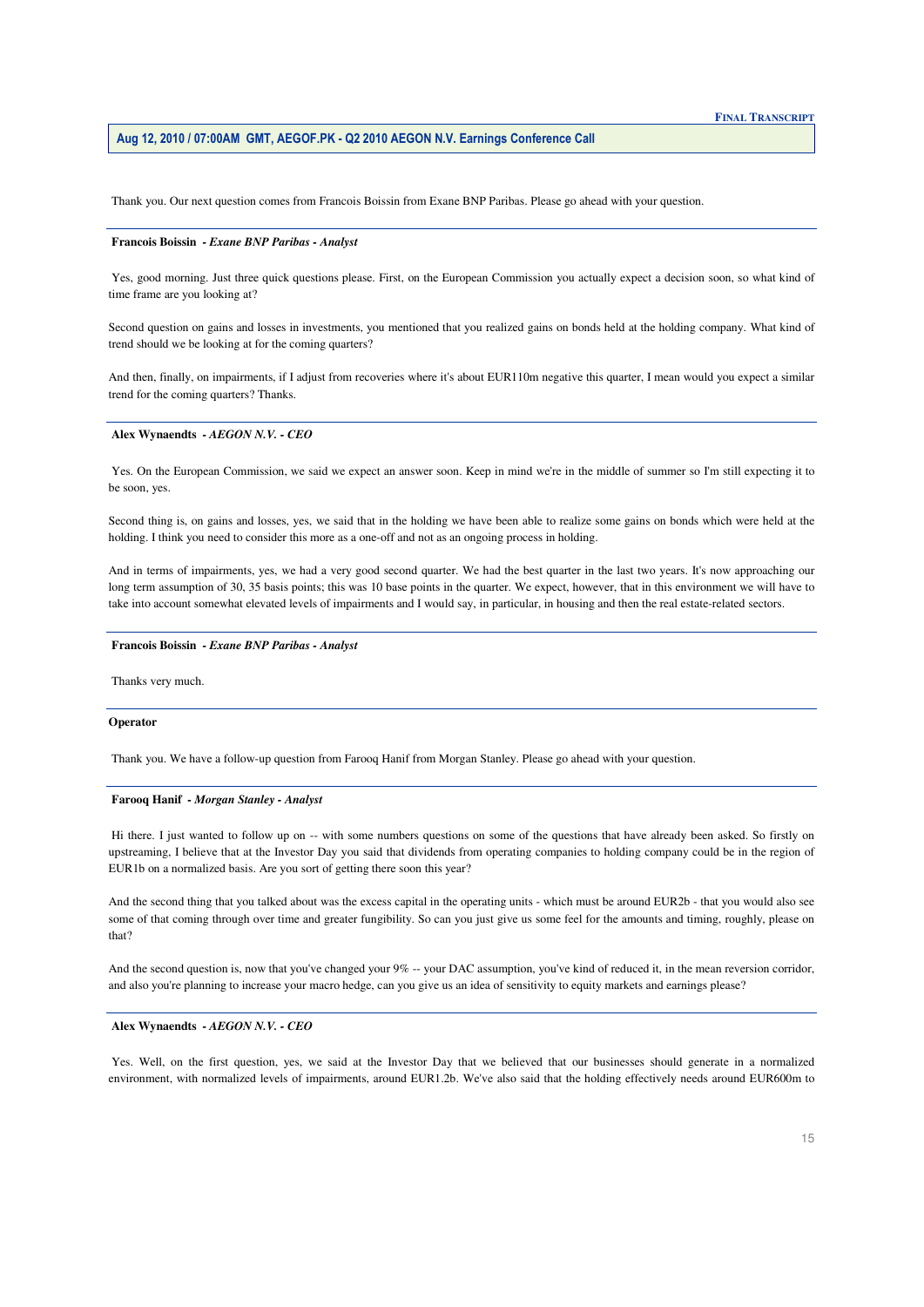pay for the coupons on perpetuals and preferred dividends and also for the holding cost, and it leaves around EUR600m under normal circumstances.

We have also said that we hope we are able -- to be able to upstream some of the excess capital and I think I answered a question previously that we see that the regulators are now more receptive to our request to be able to raise some capital. But we also have to take into account that the regulators remain concerned about the environment but I just said we see, clearly, an improvement over last year but everybody clearly remains pretty cautious here.

# Farooq Hanif - Morgan Stanley - Analyst

So do you think this year, by the end of this year, you might be able to get your hands on some of that capital, excess capital?

# Alex Wynaendts - AEGON N.V. - CEO

Well, we will be doing our best but I do not want to disclose at this point in time any numbers.

In terms of the 9% increase, yes, as I said, this is, we think, a logical consequence of our intention to put more macro hedges. There are sensitivities, equity sensitivities in the annual report, and clearly, after we've booked more macro hedges we'll update the sensitivities.

# Farooq Hanif - Morgan Stanley - Analyst

Okay. Thank you.

# Operator

Thank you. (Operator Instructions).

# Alex Wynaendts - AEGON N.V. - CEO

Well, since there are no more questions, I would like to thank you to be listening to our results in the middle of the summer. Pleased to be able to share a good set of results and look forward to seeing you all very soon. Thank you. Bye-bye.

# **Operator**

Thank you. This does conclude the AEGON second quarter 2010 results analysts and investors conference call. Thank you for your participation. You may now disconnect.